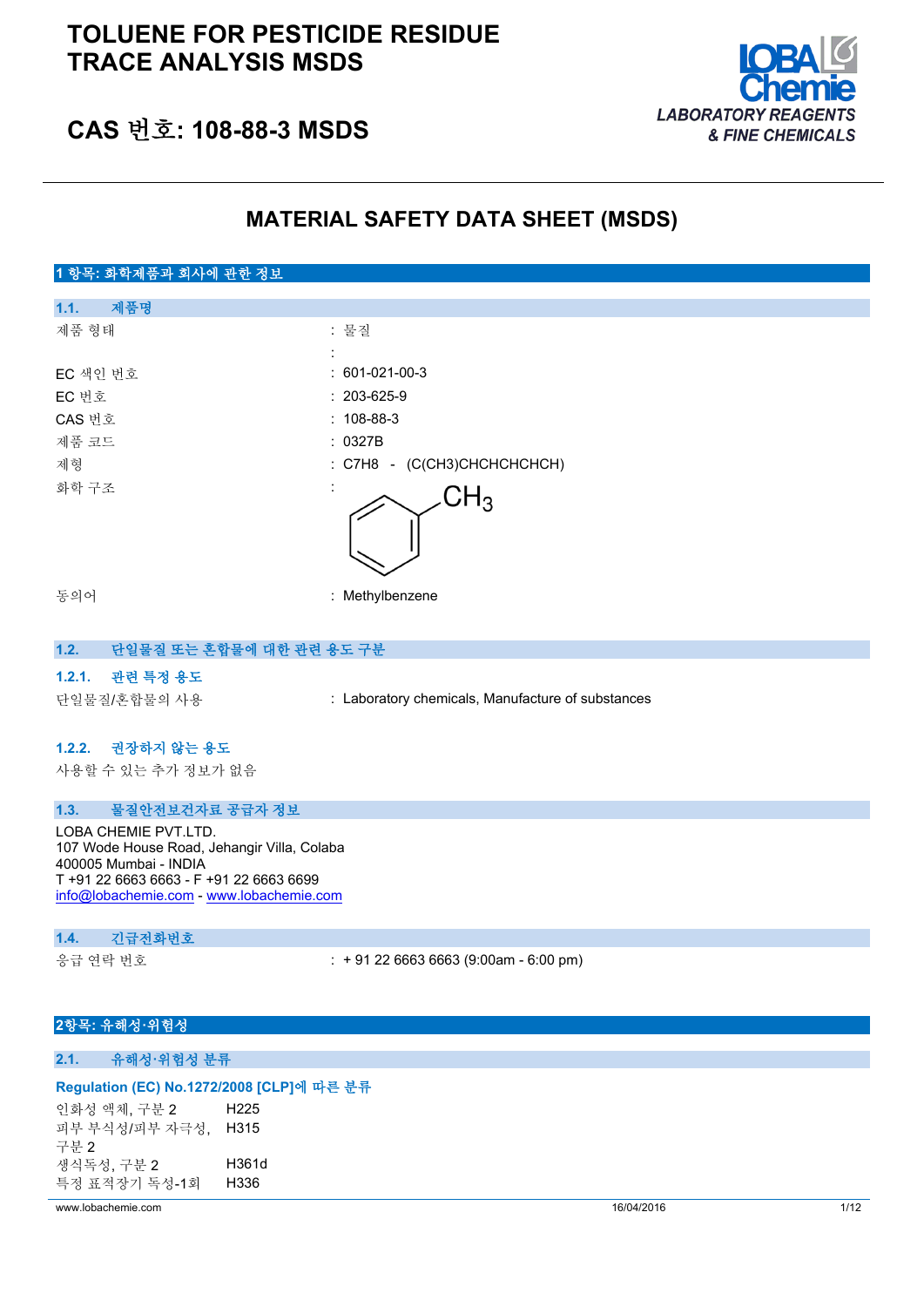물질안전보건자료

Regulation (EC) No. 1907/2006 (REACH) 와 개정된 Regulation(EU) 2015/830 준수

노출, 구분 3, 마취작용 특정 표적장기 독성-반복 노출, 구분 2 H373 흡인 유해성, 구분1 H304

분류 범주 및 위험 고지 전문: 16항 참조

#### **Directive 67/548/EEC 또는 Directive 1999/45/EC에 따른 분류**

생식 독성 물질 3종; R63 F; R11 Xn; R65 Xn; R48/20 Xi; R38 R67 R-단계 전문: 섹션 16 참조

#### **물리화학적, 인체 건강 및 환경상의악영향**

사용할 수 있는 추가 정보가 없음



#### **2.3. 기타 정보**

사용할 수 있는 추가 정보가 없음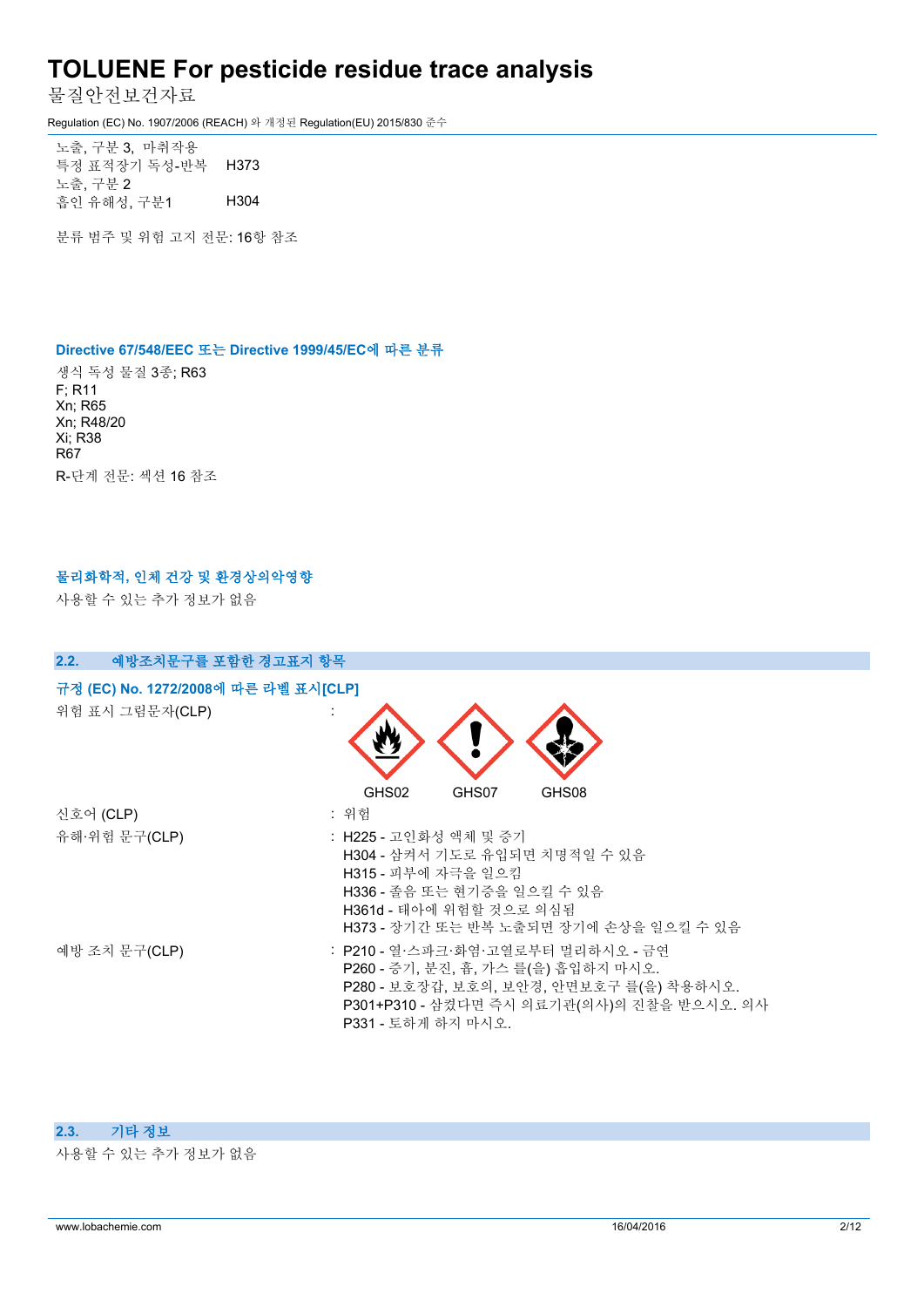물질안전보건자료

Regulation (EC) No. 1907/2006 (REACH) 와 개정된 Regulation(EU) 2015/830 준수

### **3항목: 구성성분의 명칭 및 함유량**

| 다일물질<br>3.1. |                                                |
|--------------|------------------------------------------------|
| 명칫           | : TOLUENE For pesticide residue trace analysis |
| CAS 번호       | $: 108-88-3$                                   |
| EC 번호        | $: 203-625-9$                                  |
|              |                                                |

EC 색인 번호 : 601-021-00-3

R- 및 H- 문구에 대한 전문: 16항 참조

| 혼합물<br>3.2.                      |                                                                                                    |
|----------------------------------|----------------------------------------------------------------------------------------------------|
| 해당없음                             |                                                                                                    |
|                                  |                                                                                                    |
| 4항목: 응급조치요령                      |                                                                                                    |
| 응급조치 요령<br>4.1.                  |                                                                                                    |
| 흡입했을 때                           | : 신선한 공기가 있는 곳으로 옮기고 호흡하기 쉬운 자세로 안정을 취하시오. 불편함을<br>느끼면 해독 치료 센터에 문의하거나 의료기관(의사)의 진찰을 받으시오.         |
| 피부에 접촉했을 때                       | : 다량의 비누와 물로 씻으시오. 다시 사용전 오염된 의복은 세척하시오. 의학적인<br>조치·조언을 구하시오.                                      |
| 눈에 들어갔을 때                        | : 몇 분간 물로 조심해서 씻으시오. 가능하면 콘택트렌즈를 제거하시오. 계속 씻으시오.<br>의학적인 조치·조언을 구하시오.                              |
| 먹었을 때                            | : 즉시 의료기관(의사)의 진찰을 받으시오. 입을 씻어내시오.                                                                 |
| 4.2.<br>급성 및 만성의 가장 중요한 증상 및 효과  |                                                                                                    |
| 증상/효과                            | : 장기에 손상을 일으킴.                                                                                     |
| 흡입 후 증상/효과                       | : 호흡기계 자극을 일으킬 수 있음. 졸음 또는 현기증을 일으킬 수 있음.                                                          |
| 피부 접촉 후 증상/효과                    | : 피부에 자극을 일으킴.                                                                                     |
| 섭취 후 증상/효과                       | : 삼켜서 기도로 유입되면 치명적일 수 있음.                                                                          |
| 즉각적인 치료 및 특수 치료 필요 여부 표시<br>4.3. |                                                                                                    |
| 사용할 수 있는 추가 정보가 없음               |                                                                                                    |
| 5항목: 폭발·화재시 대처방법                 |                                                                                                    |
| 5.1.<br>적절한 소화제                  |                                                                                                    |
| 적절한 소화제                          | : Carbon dioxide. Dry powder. Foam. Water spray.                                                   |
| 부적절한 소화제                         | : Do not use extinguishing media containing water.                                                 |
| 화학물질로부터 생기는 특정 유해성<br>5.2.       |                                                                                                    |
| 화재 위험                            | : 고인화성 액체 및 증기.                                                                                    |
| 폭발 위험                            | : May form flammable/explosive vapour-air mixture.                                                 |
| 소방대원을 위한 조언<br>5.3.              |                                                                                                    |
| 화재 진압 중 보호                       | : Do not enter fire area without proper protective equipment, including respiratory<br>protection. |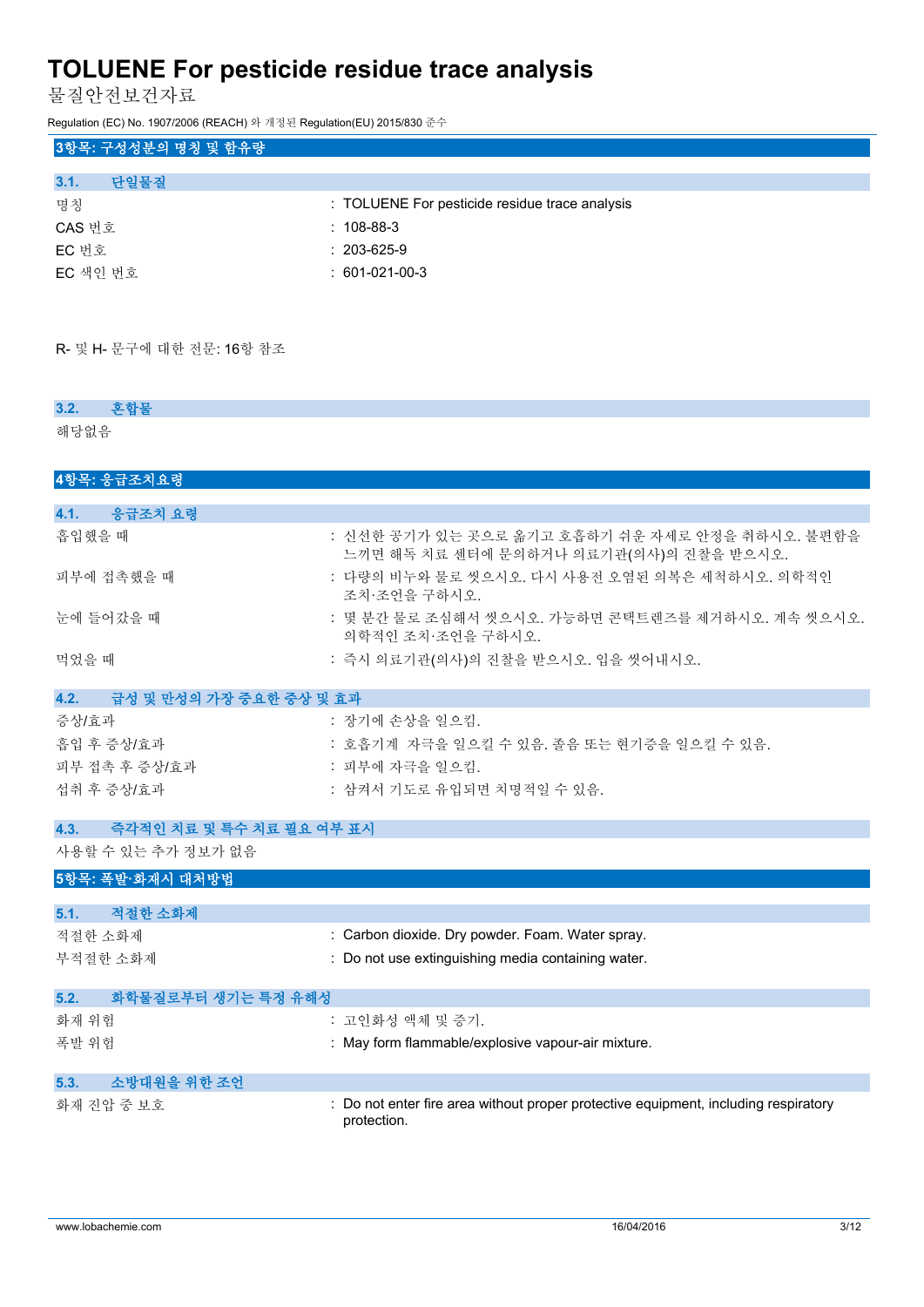물질안전보건자료

Regulation (EC) No. 1907/2006 (REACH) 와 개정된 Regulation(EU) 2015/830 준수

| 6항목: 누출사고시 대처방법                     |                                                                                                                                                                        |
|-------------------------------------|------------------------------------------------------------------------------------------------------------------------------------------------------------------------|
| 인체를 보호하기 위해 필요한 조치사항 및 보호구<br>6.1.  |                                                                                                                                                                        |
| 일반 조치                               | : Remove ignition sources. Use special care to avoid static electric charges. No open<br>flames. No smoking.                                                           |
| 비응급 요원용<br>6.1.1.<br>응급 조치          | : Evacuate unnecessary personnel.                                                                                                                                      |
| 응급 구조대용<br>6.1.2.<br>보호 장비<br>응급 조치 | : 적절한 개인 보호구를 착용하시오.<br>: Ventilate area.                                                                                                                              |
| 환경을 보호하기 위해 필요한 조치사항<br>6.2.        |                                                                                                                                                                        |
| 환경으로 배출하지 마시오.                      |                                                                                                                                                                        |
| 정화 또는 제거 방법<br>6.3.                 |                                                                                                                                                                        |
| 세척 방법                               | : On land, sweep or shovel into suitable containers. 유출물을 모으십시오.                                                                                                       |
| 기타 항목 참조<br>6.4.                    |                                                                                                                                                                        |
| 사용할 수 있는 추가 정보가 없음                  |                                                                                                                                                                        |
|                                     |                                                                                                                                                                        |
| 7항목: 취급 및 저장방법                      |                                                                                                                                                                        |
| 7.1.                                |                                                                                                                                                                        |
| 안전취급요령<br>처리 시 위험 가중                | : Handle empty containers with care because residual vapours are flammable.                                                                                            |
| 안전취급요령                              | : Keep away from sources of ignition - No smoking. 스파크가 발생하지 않는 도구만을<br>사용하시오. Avoid contact with skin and eyes. 옥외 또는 환기가 잘 되는 곳에서만<br>취급하시오. Do not breathe vapours. |
| 위생 조치                               | : 이 제품을 사용할 때에는 먹거나, 마시거나 흡연하지 마시오. Wash hands and other<br>exposed areas with mild soap and water before eating, drinking or smoking and<br>when leaving work.        |
| 피해야할 조건을 포함한 안전한 저장 방법<br>7.2.      |                                                                                                                                                                        |
| 기술적 조치                              | : Proper grounding procedures to avoid static electricity should be followed. 용기와<br>수용설비를 접합시키거나 접지하시오.                                                               |
| 보관 조건                               | : Keep in fireproof place. 용기를 단단히 밀폐하시오.                                                                                                                              |
| 피해야 할 물질                            | : Heat sources.                                                                                                                                                        |
| 특정 최종 사용<br>7.3.                    |                                                                                                                                                                        |
| 사용할 수 있는 추가 정보가 없음                  |                                                                                                                                                                        |

**8.1. 제어 매개 변수**

사용할 수 있는 추가 정보가 없음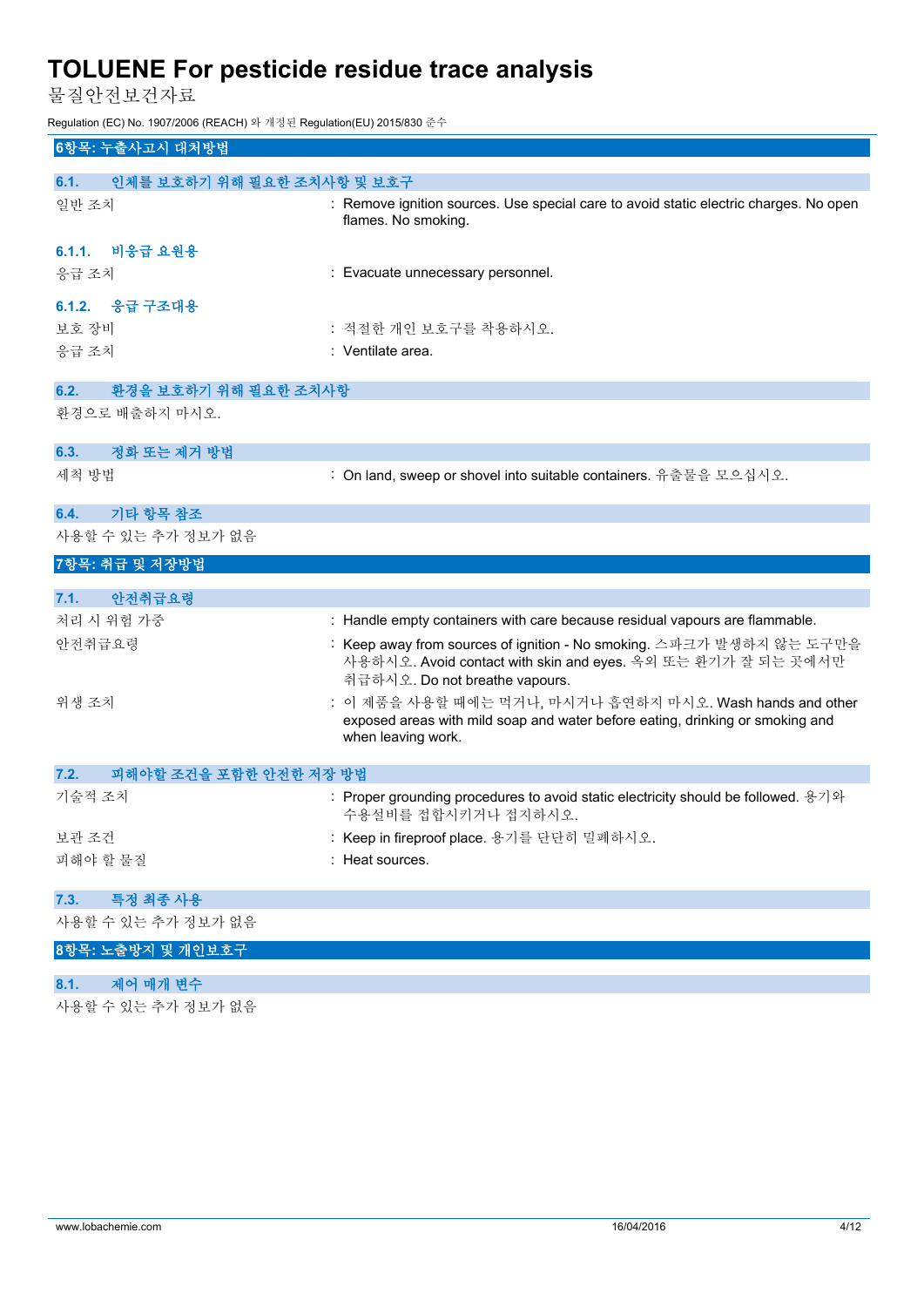물질안전보건자료

Regulation (EC) No. 1907/2006 (REACH) 와 개정된 Regulation(EU) 2015/830 준수

| 8.2.<br>노출방지                           |                                                             |
|----------------------------------------|-------------------------------------------------------------|
| 손 보호                                   | : Protective gloves<br>: Chemical goggles or safety glasses |
| 눈보호<br>신체 보호                           | : 적절한 보호복을 착용하시오                                            |
| 호흡기 보호                                 | : Wear appropriate mask                                     |
| 9항목: 물리화학적 특성                          |                                                             |
|                                        |                                                             |
| 9.1.<br>기본적인 물리화학적 특성에 대한 정보<br>물리적 상태 | : 액체                                                        |
| 분자량                                    | : 92.14 g/mol                                               |
| 색상                                     | : Clear Colorless.                                          |
| 냄새                                     | : aromatic benzene-like.                                    |
| 냄새 역치                                  | : 자료없음                                                      |
| pH                                     | : 자료없음                                                      |
| 상대 증발 속도(부틸아세테이트=1)                    | : 2.24                                                      |
| 녹는점                                    | $: -93 °C$                                                  |
| 어는점                                    | : 자료없음                                                      |
| 초기 끓는점과 끓는점 범위                         | : $110 - 111 °C$                                            |
| 인화점                                    | : $4^{\circ}C$                                              |
| 자연발화 온도                                | : 535 K                                                     |
| 분해 온도                                  | : 자료없음                                                      |
| 인화성(고체, 기체)                            | : Flammable<br>고인화성 액체 및 증기                                 |
| 증기압                                    | $: 22$ at 20 $^{\circ}$ C                                   |
| 20°C에서의 상대 증기 밀도                       | : 3.14                                                      |
| 상대 밀도                                  | : 자료없음                                                      |
| 비중/밀도                                  | : $0.86$ g/cm <sup>3</sup>                                  |
| 용해도                                    | : 물: 0.05 g/100ml @ 20°C (gm/100gm water)                   |
| n-옥탄올/물분배계수                            | : 자료없음                                                      |
| 점도(동점도)                                | : 자료없음                                                      |
| 점도(역학점도)                               | : 자료없음                                                      |
| 폭발성                                    | : 자료없음                                                      |
| 산화성                                    | : 자료없음                                                      |
| 인화 또는 폭발 범위의 상한/하한                     | : 0.012 - 0.07 vol %                                        |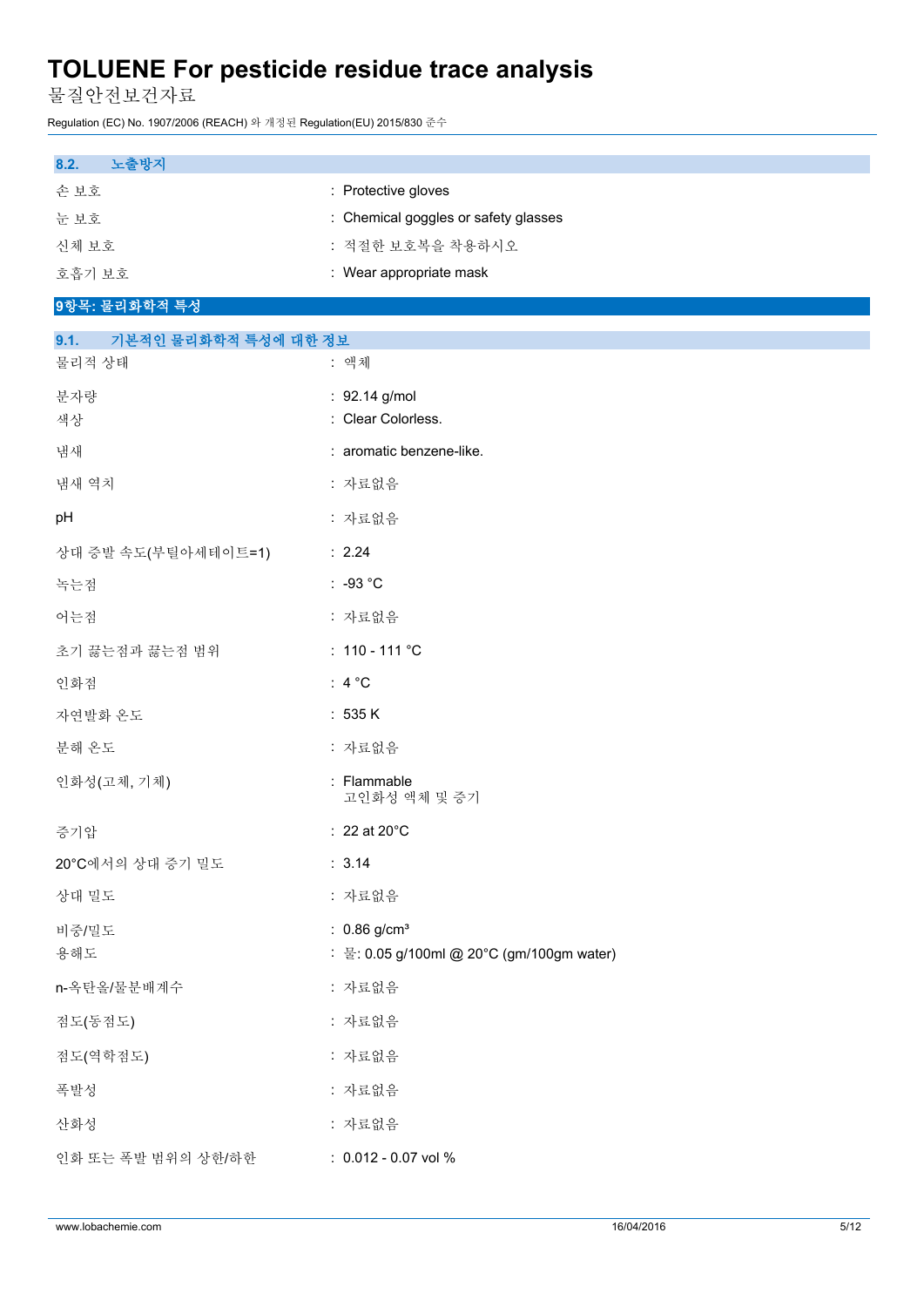물질안전보건자료

Regulation (EC) No. 1907/2006 (REACH) 와 개정된 Regulation(EU) 2015/830 준수

| 그 밖의 참고사항<br>9.2.               |                    |
|---------------------------------|--------------------|
| 사용할 수 있는 추가 정보가 없음              |                    |
| 10항목: 안정성 및 반응성                 |                    |
| 10.1.<br>반응성                    |                    |
| 사용할 수 있는 추가 정보가 없음              |                    |
| 화학적 안정성<br>10.2.                |                    |
| Stable under normal conditions. |                    |
| 10.3. 유해 반응의 가능성                |                    |
| 사용할 수 있는 추가 정보가 없음              |                    |
| 10.4.<br>피해야 할 조건               |                    |
| Open flame. 열. Sparks.          |                    |
| 10.5.<br>피해야 할 물질               |                    |
| 사용할 수 있는 추가 정보가 없음              |                    |
| 10.6.<br>분해시 생성되는 유해물질          |                    |
| May release flammable gases.    |                    |
| 11항목: 독성에 관한 정보                 |                    |
| 11.1. 독성에 대한 정보                 |                    |
| 급성 독성                           | : 분류되지 않음          |
| 피부 부식성 또는 자극성                   | : 피부에 자극을 일으킴.     |
| 심한 눈 손상 또는 자극성                  | : 분류되지 않음          |
| 호흡기 또는 피부 과민성                   | : 분류되지 않음          |
| 생식세포 돌연변이 유발성                   | : 분류되지 않음          |
| 발암성                             | : 분류되지 않음          |
| 생식독성                            | : 태아에 위험할 것으로 의심됨. |

특정 표적장기 독성 (1회 노출) : 졸음 또는 현기증을 일으킬 수 있음.

특정 표적장기 독성 (반복 노출) : 장기간 또는 반복 노출되면 장기에 손상을 일으킬 수 있음.

흡인유해성 : 삼켜서 기도로 유입되면 치명적일 수 있음.

#### **12항목: 환경에 미치는 영향**

**12.1. 독성**

사용할 수 있는 추가 정보가 없음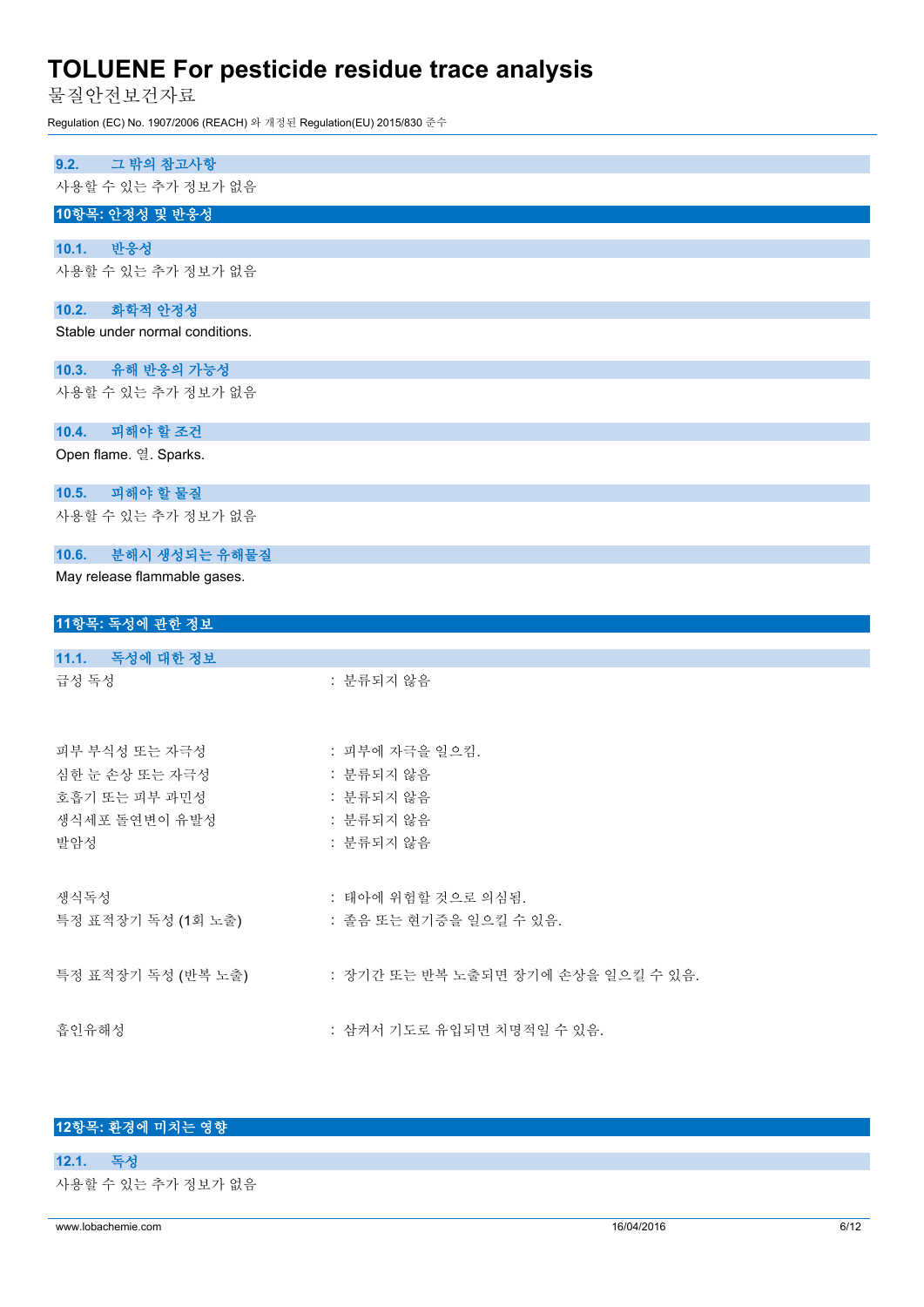물질안전보건자료

Regulation (EC) No. 1907/2006 (REACH) 와 개정된 Regulation(EU) 2015/830 준수

#### **12.2. 잔류성 및 분해성**

사용할 수 있는 추가 정보가 없음

### **12.3. 생물 농축 가능성**

사용할 수 있는 추가 정보가 없음

#### **12.4. 토양 이동성**

사용할 수 있는 추가 정보가 없음

#### **12.5. PBT 및 vPvB 평가 결과**

사용할 수 있는 추가 정보가 없음

#### **12.6. 기타 유해 영향**

사용할 수 있는 추가 정보가 없음

### **13항목: 폐기시 주의사항**

| 폐기물 처리법<br>13.1. |                                                                             |
|------------------|-----------------------------------------------------------------------------|
| 제품/포장 폐기 권고사항    | : 관련 법규에 명시된 내용에 따라 내용물과 용기를 폐기하시오.                                         |
| 추가 정보            | : Handle empty containers with care because residual vapours are flammable. |
| 생태학 - 폐기물        | : Hazardous waste due to toxicity.                                          |

### **14항목: 운송에 필요한 정보**

ADR / RID / IMDG / IATA / ADN 에 따름

| 14.1. 유엔 번호(UN No.) |                                     |
|---------------------|-------------------------------------|
| UN-번호(ADR)          | : 1294                              |
| UN-번호 (IMDG)        | : 1294                              |
| UN-번호(IATA)         | : 1294                              |
| UN-번호(ADN)          | : 1294                              |
| UN-번호(RID)          | : 1294                              |
|                     |                                     |
| 14.2. 유엔 적정 선적명     |                                     |
| 유엔 적정 선적명 (ADR)     | : 톨루엔                               |
| 유엔 적정 선적명 (IMDG)    | : TOLUENE                           |
| 유엔 적정 선적명 (IATA)    | : Toluene                           |
| 유엔 적정 선적명 (ADN)     | : 톨루엔                               |
| 유엔 적정 선적명 (RID)     | : 톨루엔                               |
| 운송 문서 기술 (ADR)      | : UN 1294 톨루엔, 3, II, (D/E)         |
| 운송 문서 기술 (IMDG)     | : UN 1294 TOLUENE, 3, II (7°C c.c.) |
| 운송 문서 기술 (IATA)     | : UN 1294 Toluene, 3, II            |
| 운송 문서 기술 (ADN)      | : UN 1294 톨루엔, 3, II                |
| 운송 문서 기술 (RID)      | : UN 1294 톨루엔, 3, II                |
|                     |                                     |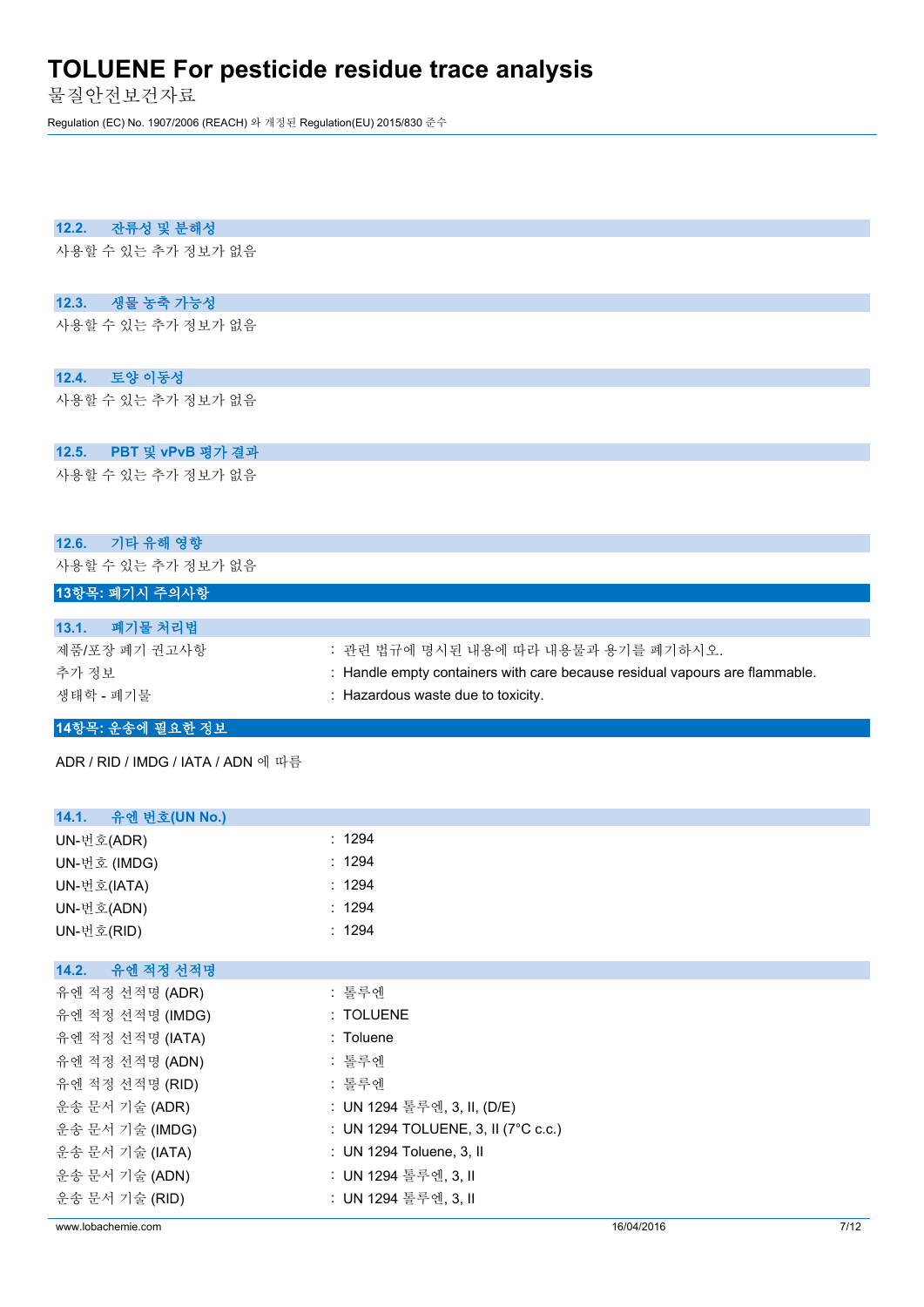물질안전보건자료

Regulation (EC) No. 1907/2006 (REACH) 와 개정된 Regulation(EU) 2015/830 준수

| 14.3.<br>운송에서의 위험성 등급          |                           |
|--------------------------------|---------------------------|
| <b>ADR</b>                     |                           |
| 운송 위험 분류 (ADR)                 | : 3<br>: 3                |
| 위험 라벨 (ADR)                    |                           |
|                                | $\ddot{\cdot}$            |
|                                |                           |
|                                |                           |
|                                |                           |
| <b>IMDG</b>                    |                           |
| 운송 위험 분류 (IMDG)                | : 3                       |
| 위험 라벨 (IMDG)                   | : 3                       |
|                                |                           |
|                                | $\ddot{\cdot}$            |
|                                |                           |
|                                |                           |
|                                |                           |
| <b>IATA</b><br>운송 위험 분류 (IATA) | : 3                       |
| 위험 라벨 (IATA)                   | $\therefore$ 3            |
|                                |                           |
|                                | $\ddot{\cdot}$            |
|                                |                           |
|                                |                           |
|                                |                           |
| <b>ADN</b>                     |                           |
| 운송 위험 분류 (ADN)                 | : 3                       |
| 위험 라벨 (ADN)                    | : 3                       |
|                                | $\ddot{\Sigma}$           |
|                                | $\mathbf{v}$              |
|                                |                           |
|                                |                           |
| <b>RID</b>                     |                           |
| 운송 위험 분류 (RID)                 | : 3                       |
| 위험 라벨 (RID)                    | : 3                       |
|                                |                           |
|                                |                           |
|                                |                           |
|                                |                           |
|                                |                           |
| 용기등급<br>14.4.<br>용기 등급(ADR)    | $\colon \, \mathrm{I\!I}$ |
| 용기 등급(IMDG)                    | $\colon \, \mathrm{II}$   |
| 용기 등급(IATA)                    | $\div$ II                 |
|                                |                           |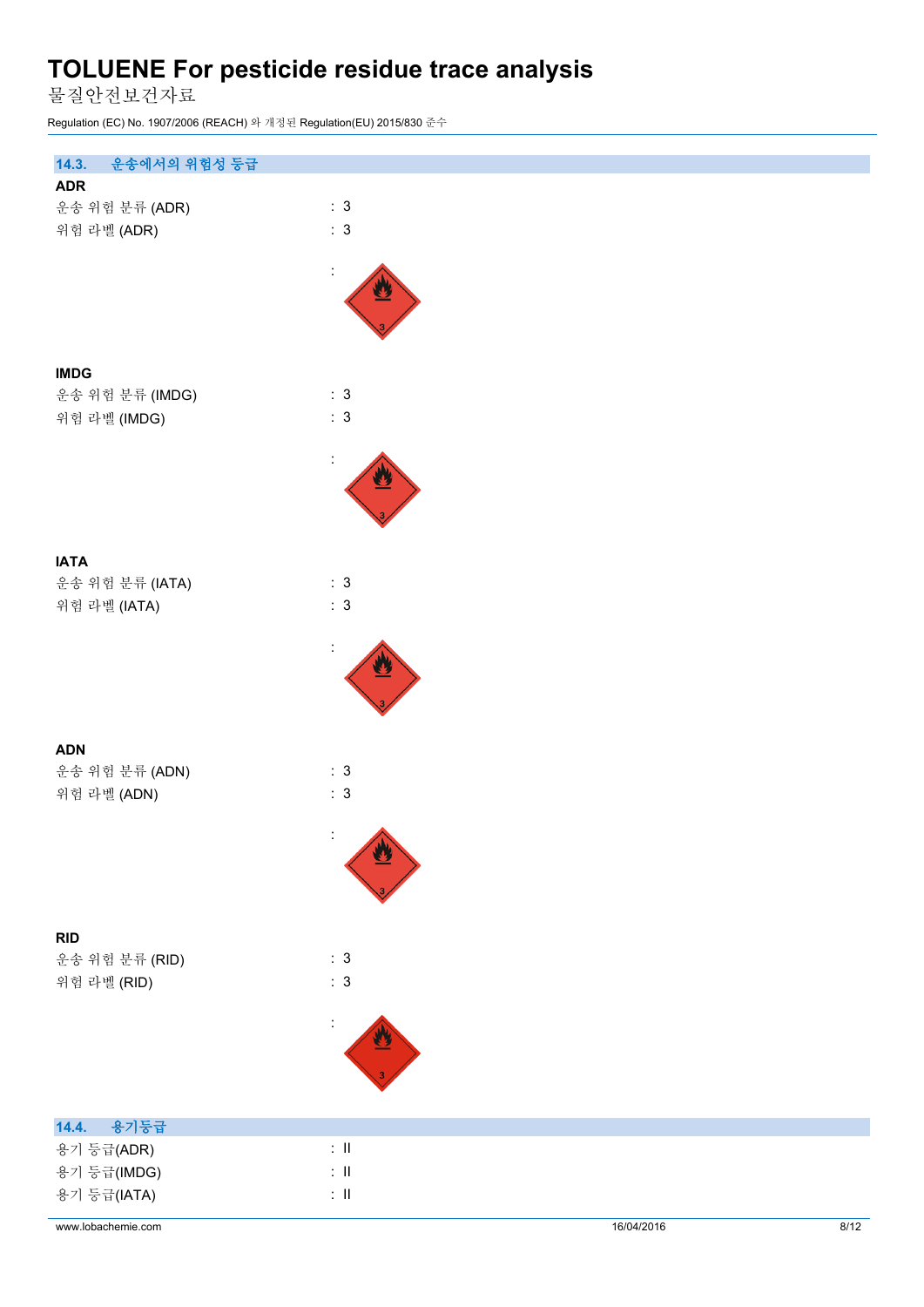물질안전보건자료

Regulation (EC) No. 1907/2006 (REACH) 와 개정된 Regulation(EU) 2015/830 준수

| 포장 그룹(ADN)<br>용기 등급(RID) | ÷Ш<br>÷Ш |
|--------------------------|----------|
| 14.5. 환경 유해성             |          |
| 환경에 위험                   | : 비해당    |
| 해양오염물질                   | : 비해당    |

| 그 밖의 참고사항 | : 가용 추가 정보 없음 |
|-----------|---------------|

### **14.6. 사용자를 위한 특별 주의사항**

#### **- 내륙 수송**

| 분류 코드(ADR)                | : F1                                                                                                                        |
|---------------------------|-----------------------------------------------------------------------------------------------------------------------------|
| 일정량(ADR)                  | : 11                                                                                                                        |
| 극소량(ADR)                  | : E2                                                                                                                        |
| 포장 지침(ADR)                | : P001, IBC02, R001                                                                                                         |
| 공동 포장 관련 특별 규정(ADR)       | : MP19                                                                                                                      |
| 휴대용 탱크 및 대량 용기(ADR)       | : T4                                                                                                                        |
| 휴대용 탱크 및 대량 용기 특별 조항(ADR) | $:$ TP1                                                                                                                     |
| 탱크 코드(ADR)                | $:$ LGBF                                                                                                                    |
| 탱크 운반용 차량                 | :FL                                                                                                                         |
| 운송 범주(ADR)                | $\therefore$ 2                                                                                                              |
| 운송 관련 특별 조항 - 운영(ADR)     | : S2, S20                                                                                                                   |
| 위험 식별 번호(Kemler 번호)       | : 33                                                                                                                        |
| Orange plates (운반차량표시)    | 33<br>1294                                                                                                                  |
| 터널 제한 코드 (ADR)            | : D/E                                                                                                                       |
| EAC 코드                    | : 3YE                                                                                                                       |
| - 해상 운송                   |                                                                                                                             |
| 한정 수량(IMDG)               | : 1L                                                                                                                        |
| 극소량(IMDG)                 | : E2                                                                                                                        |
| 포장 지침 (IMDG)              | : P001                                                                                                                      |
| IBC 포장 지침(IMDG)           | : IBC02                                                                                                                     |
| 탱크 지침 (IMDG)              | : T4                                                                                                                        |
| 탱크 특별 지침 (IMDG)           | :TP1                                                                                                                        |
| EmS-No. (화재)              | $:$ F-E                                                                                                                     |
| EmS-No. (유출)              | $: S-D$                                                                                                                     |
| 적재 범주 (IMDG)              | $\therefore$ B                                                                                                              |
| 인화점 (IMDG)                | $: 7^{\circ}$ C c.c.                                                                                                        |
| 특성과 준수사항 (IMDG)           | : Colourless liquid with a benzene-like odour. Flashpoint: 7°C c.c. Explosive limits:<br>1.27% to 7% Immiscible with water. |
| MFAG-번호                   | : 130                                                                                                                       |

 $:$  Y341  $: 1L$  $: 353$ 

#### **- 항공 운송**

| PCA 예상 수량(IATA)        | : E2 |
|------------------------|------|
| PCA 제한 수량(IATA)        | : Y3 |
| PCA 제한 수량 최대 순수량(IATA) | : 1L |
| PCA 포장 지침(IATA)        | : 35 |
|                        |      |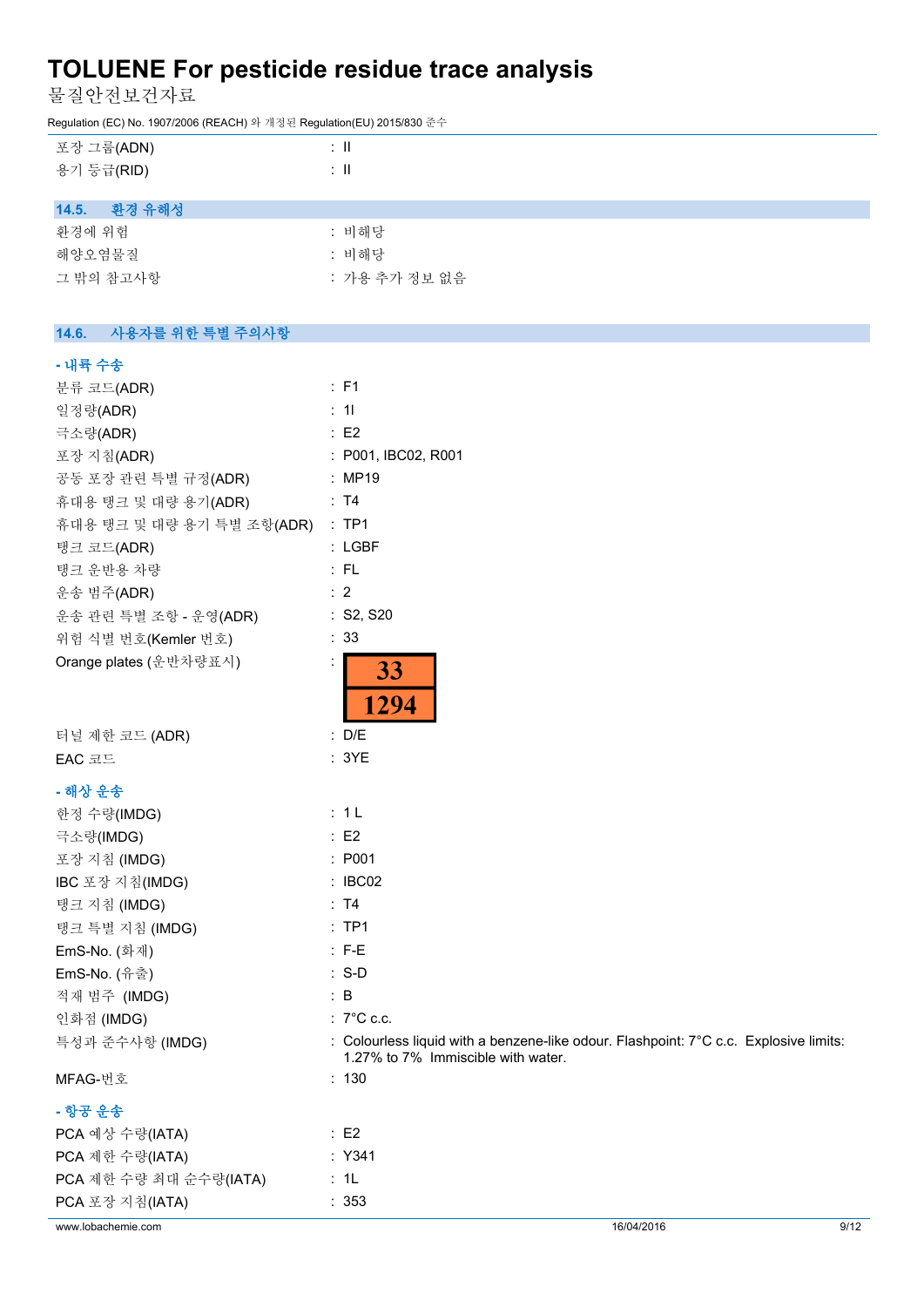물질안전보건자료

Regulation (EC) No. 1907/2006 (REACH) 와 개정된 Regulation(EU) 2015/830 준수

| PCA 최대 순수량(IATA)          | : 5L                |
|---------------------------|---------------------|
| CAO 포장 지침(IATA)           | : 364               |
| CAO 최대 순수량(IATA)          | : 60L               |
| ERG 코드(IATA)              | : 3L                |
| - 국내 수로 운송                |                     |
| 분류 코드(ADN)                | $:$ F1              |
| 일정량(ADN)                  | : 1L                |
| 극소량(ADN)                  | E2                  |
| 운송면장(ADN)                 | : T                 |
| 필수 장비(ADN)                | $:$ PP, EX, A       |
| 환기(ADN)                   | : VE01              |
| 청색 원뿔/조명등 갯수(ADN)         | : 1                 |
| - 철도 수송                   |                     |
| 분류 코드(RID)                | : F1                |
| 한정 수량(RID)                | : 1L                |
| 극소량(RID)                  | E2                  |
| 포장 지침 (RID)               | : P001, IBC02, R001 |
| 공동 포장 관련 특별 규정(RID)       | : MP19              |
| 휴대용 탱크 및 대량 용기(RID)       | : T4                |
| 휴대용 탱크 및 대량 용기 특별 조항(RID) | $:$ TP1             |
| RID 탱크용 탱크 코드(RID)        | $:$ LGBF            |
| 운송 범주(RID)                | : 2                 |

# 위험물 식별 번호 (RID) : 33

특급 수송물 : CE7

### **14.7. MARPOL 73/78 별첨 II 및 IBC 코드에 따른 대량 운송**

해당없음

### **15항목: 법적 규제현황**

#### **15.1. 안전, 보건 및 환경과 관련하여 단일물질 또는 혼합물에 대한 특별 규정/법규**

#### **15.1.1. EU 규정**

REACH의 부속서 XVII 제한물질 목록에 없음

TOLUENE For pesticide residue trace analysis 은(는) REACH 허가 후보 물질 목록에 등재되어 있지 않습니다 TOLUENE For pesticide residue trace analysis은(는) REACH 부록 XIV에 등재되어 있지 않습니다

### **15.1.2. 국가 규정**

#### **독일**

연방 이미시온방지법 12차 시행령 - 12.BImSchV : 12차 BlmSchV(배출 방지 법령) (심각한 사고에 대한 규정) 미대상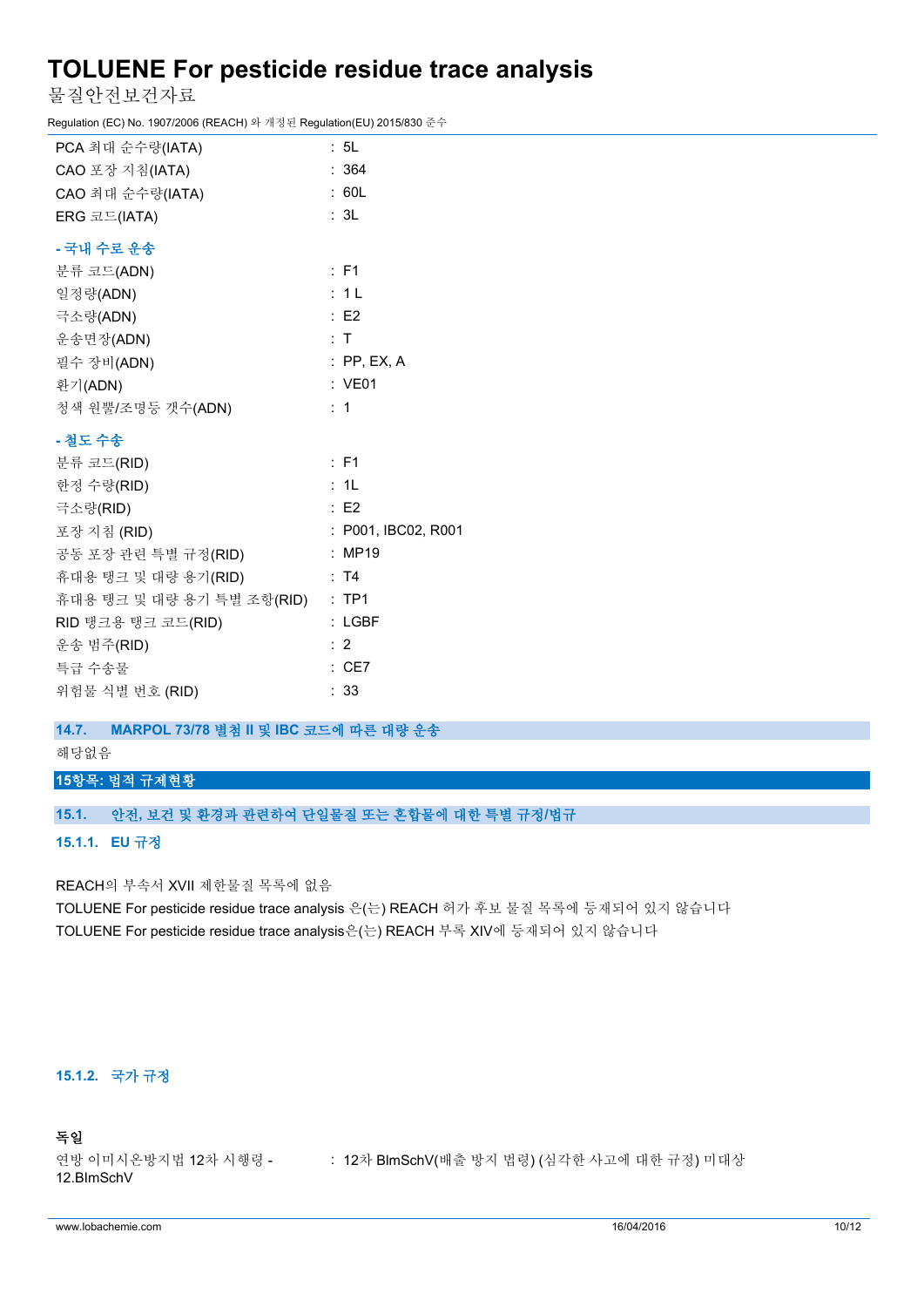물질안전보건자료

Regulation (EC) No. 1907/2006 (REACH) 와 개정된 Regulation(EU) 2015/830 준수

| 네덜란드                                                                                    |                                                              |
|-----------------------------------------------------------------------------------------|--------------------------------------------------------------|
| SZW-lijst van kankerverwekkende stoffen : 미등재 물질                                        |                                                              |
| SZW-lijst van mutagene stoffen                                                          | : 미등재 물질                                                     |
| NIET-limitatieve lijst van voor de<br>voortplanting giftige stoffen - Borstvoeding      | : 미등재 물질                                                     |
| NIET-limitatieve lijst van voor de<br>voortplanting giftige stoffen -<br>Vruchtbaarheid | : 미등재 물질                                                     |
| NIET-limitatieve lijst van voor de<br>voortplanting giftige stoffen – Ontwikkeling      | : TOLUENE For pesticide residue trace analysis은(는) 등재된 물질입니다 |
| 덴마크                                                                                     |                                                              |
| Class for fire hazard                                                                   | $\therefore$ Class I-1                                       |
| Store unit                                                                              | $: 1$ liter                                                  |
| 분류 등급 관련 비고                                                                             | : F <인화성 액체 2>; 인화성 액체 보관에 대한 응급 관리 지침을 준수해야 합니다             |
| 덴마크 규정 권장사항                                                                             | : 18세 미만 아동의 제품 사용을 불허합니다                                    |
|                                                                                         | 이 제품으로 작업하는 임신/수유부는 절대 제품과 직접 접촉하면 안 됩니다.                    |
|                                                                                         | 발암 물질이 포함된 작업은 사용 또는 폐기하는 동안 덴마크 작업 환경 당국의 요건을<br>준수해야 합니다   |

### **15.2. 화학 물질 안정성 평가**

사용할 수 있는 추가 정보가 없음

### **16항목: 그 밖의 참고사항**

R-, H- 및 EUH-문구에 대한 전문:

| www.lobachemie.com            | 16/04/2016                             | 11/12 |
|-------------------------------|----------------------------------------|-------|
| R67                           | 증기는 졸림 또는 어지러움을 유발할 수 있습니다             |       |
| R65                           | 유해함: 삼킬 경우 폐를 손상할 수도 있습니다              |       |
| R63                           | 태아에 유해한 위험을 유발할 수도 있습니다                |       |
| R48/20                        | 유해함: 장기간 흡입할 경우 건강을 심각하게 손상하는 위험이 있습니다 |       |
| R38                           | 피부에 자극적입니다                             |       |
| R <sub>11</sub>               | 인화성 높음                                 |       |
| H373                          | 장기간 또는 반복 노출되면 장기에 손상을 일으킬 수 있음        |       |
| H361d                         | 태아에 위험할 것으로 의심됨                        |       |
| H336                          | 졸음 또는 현기증을 일으킬 수 있음                    |       |
| H315                          | 피부에 자극을 일으킴                            |       |
| H304                          | 삼켜서 기도로 유입되면 치명적일 수 있음                 |       |
| H <sub>225</sub>              | 고인화성 액체 및 증기                           |       |
| STOT SE3                      | 특정 표적장기 독성-1회 노출, 구분 3, 마취작용           |       |
| STOT RE 2                     | 특정 표적장기 독성-반복 노출, 구분 2                 |       |
| Skin Irrit. 2                 | 피부 부식성/피부 자극성, 구분 2                    |       |
| Repr. 2                       | 생식독성, 구분 2                             |       |
| Flam. Liq. 2                  | 인화성 액체, 구분 2                           |       |
| Asp. Tox. 1                   | 흡인 유해성, 구분1                            |       |
| LT-, LT- 슛 LULT-T T 에 베 안 인포. |                                        |       |